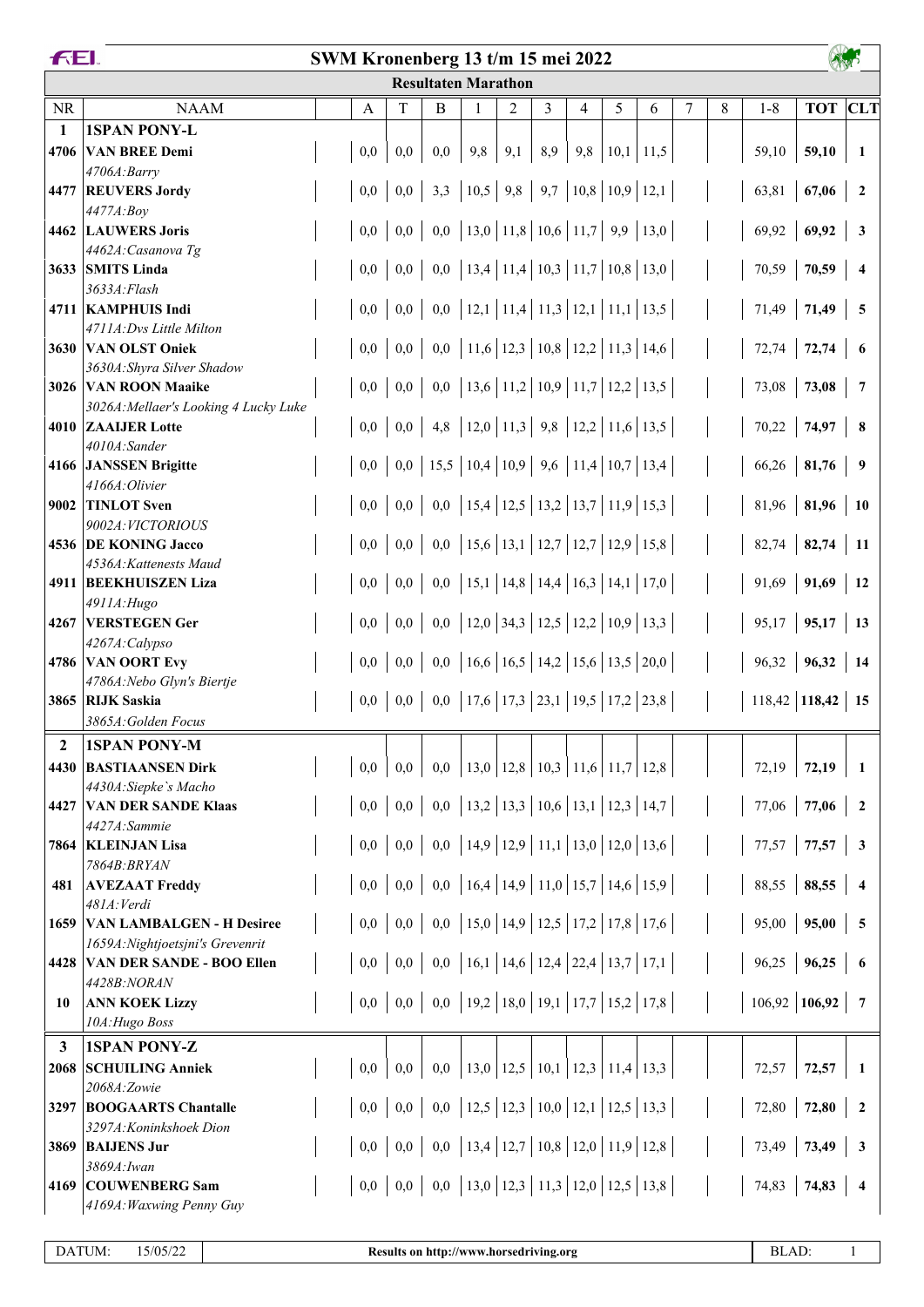|                         | <b>FEI.</b><br>SWM Kronenberg 13 t/m 15 mei 2022      |  |     |      |     |     |                                                |     |   |                                    |   |                                                      |   |   |                        |                     |                         |
|-------------------------|-------------------------------------------------------|--|-----|------|-----|-----|------------------------------------------------|-----|---|------------------------------------|---|------------------------------------------------------|---|---|------------------------|---------------------|-------------------------|
|                         |                                                       |  |     |      |     |     | <b>Resultaten Marathon</b>                     |     |   |                                    |   |                                                      |   |   |                        |                     |                         |
| <b>NR</b>               | <b>NAAM</b>                                           |  | A   | T    |     | B   |                                                | 2   | 3 | $\overline{4}$                     | 5 | 6                                                    | 7 | 8 | $1 - 8$                | <b>TOT</b> CLT      |                         |
| 3910                    | <b>VAN MEERTEN Lisanne</b>                            |  | 0,0 |      | 0,0 | 0,0 |                                                |     |   | $12,0$   12,4   11,1   11,7   14,1 |   | 15,3                                                 |   |   | 76,56                  | 76,56               | 5 <sup>5</sup>          |
|                         | 3910A: Justine                                        |  |     |      |     |     |                                                |     |   |                                    |   |                                                      |   |   |                        |                     |                         |
| 3705                    | <b>PROVOOST Renate</b>                                |  | 0,0 |      | 0,0 |     |                                                |     |   |                                    |   | 0,0   13,1   12,3   12,6   11,8   12,4   14,6        |   |   | 76,84                  | 76,84               | 6                       |
| 202                     | 3705A: Quibus<br><b>RADSTAKE Henk</b>                 |  | 0,0 |      | 0,0 |     |                                                |     |   |                                    |   | 0,0   12,9   12,6   10,3   14,1   13,0   14,2        |   |   | 77,08                  | 77,08               | $\overline{7}$          |
|                         | 202A:Romero                                           |  |     |      |     |     |                                                |     |   |                                    |   |                                                      |   |   |                        |                     |                         |
| 439                     | <b>CAZEMIER Tonnie</b>                                |  |     | 0,0  | 0,0 |     |                                                |     |   |                                    |   | 0,0   14,1   13,3   10,5   14,2   12,8   13,3        |   |   | 78,08                  | 78,08               | 8                       |
|                         | 439A: Rans Coca Cola                                  |  |     |      |     |     |                                                |     |   |                                    |   |                                                      |   |   |                        |                     |                         |
|                         | 2016 MEULENDIJK Wilma                                 |  |     | 0,0  | 0,0 |     |                                                |     |   |                                    |   | 0,0   14,8   14,5   11,5   14,0   13,6   15,0        |   |   | 83,33                  | 83,33               | $\overline{\mathbf{9}}$ |
|                         | 2016A: Wicked Braveheart                              |  |     |      |     |     |                                                |     |   |                                    |   |                                                      |   |   |                        |                     |                         |
| 950                     | <b>TE POELE Heidi</b><br>950A:Kelvin                  |  |     | 8,8  | 0,0 |     |                                                |     |   |                                    |   | 0,0   16,4   16,4   13,8   13,9   13,2   14,8        |   |   | 88,42                  | 97,17               | <b>10</b>               |
|                         | 7662 JANSSEN Brent                                    |  |     | 0,0  | 0,0 |     | $0,0$   12,1   11,2                            |     |   |                                    |   |                                                      |   |   | 23,26                  | $23,26$ EL          |                         |
|                         | 7662A: Regina's Hielke                                |  |     |      |     |     |                                                |     |   |                                    |   |                                                      |   |   |                        |                     |                         |
|                         | <b>1907 HOUTERMAN Eline</b>                           |  |     | 0,0  | 0,0 |     | 0,0   12,9   12,4   10,5   12,1   12,7         |     |   |                                    |   |                                                      |   |   | 60,65                  | $60,65$ RE          |                         |
|                         | 1907A: Viller Eline                                   |  |     |      |     |     |                                                |     |   |                                    |   |                                                      |   |   |                        |                     |                         |
| $\overline{\mathbf{4}}$ | <b>1SPAN PAARD-L</b>                                  |  |     |      |     |     |                                                |     |   |                                    |   |                                                      |   |   |                        |                     |                         |
| 3845                    | <b>VAN STRAATEN Marleen</b>                           |  | 0,0 |      | 0,0 | 0,0 | 10,9                                           | 9,9 |   | $9,7$   12,0   10,9   13,6         |   |                                                      |   |   | 66,94                  | 66,94               | -1                      |
|                         | 3845A: Mavino<br>4710 DE GRAAF Paskal                 |  |     | 0,0  | 0,0 |     |                                                |     |   |                                    |   | 0,0   11,6   9,6   18,8   10,8   10,2   11,8         |   |   | 72,79                  | $72,79$ 2           |                         |
|                         | 4710A:Lolane-V                                        |  |     |      |     |     |                                                |     |   |                                    |   |                                                      |   |   |                        |                     |                         |
|                         | 3954 KOOPS Kees                                       |  |     | 0,0  | 0,0 |     |                                                |     |   |                                    |   | 0,0   13,4   12,6   11,4   12,7   11,5   14,6        |   |   | 76,27                  | 76,27               | $\overline{\mathbf{3}}$ |
|                         | 3954A: Kwiebus                                        |  |     |      |     |     |                                                |     |   |                                    |   |                                                      |   |   |                        |                     |                         |
| 3864                    | <b>KLEINJAN Lisa</b>                                  |  | 0,0 |      | 0,0 |     |                                                |     |   |                                    |   | 0,0   13,6   12,5   10,1   14,3   10,9   17,5        |   |   | 78,97                  | 78,97               | $\overline{4}$          |
|                         | 3864A: Kylian - Woma<br><b>3560 VORSTENBOSCH Kees</b> |  | 0,0 |      | 0,0 |     |                                                |     |   |                                    |   | 0,0   15,2   12,9   12,3   13,7   14,1   16,1        |   |   | 84,29                  | 84,29               | 5                       |
|                         | 3560A: Masterpiece                                    |  |     |      |     |     |                                                |     |   |                                    |   |                                                      |   |   |                        |                     |                         |
|                         | 4435 SMEETS John                                      |  |     | 0,0  | 0,0 |     |                                                |     |   |                                    |   | 0,0   13,9   14,0   11,8   16,3   13,6   16,1        |   |   | 85,61                  | 85,61               | -6                      |
|                         | 4435A:danu                                            |  |     |      |     |     |                                                |     |   |                                    |   |                                                      |   |   |                        |                     |                         |
| 4350                    | <b>VAN KOL Marc</b>                                   |  |     | 0,0  | 0,0 |     |                                                |     |   |                                    |   | 2,5   13,3   13,8   12,4   14,8   12,2   17,0        |   |   | 83,35                  | 85,85               | 7                       |
|                         | 4350A:Delanda                                         |  |     |      |     |     | 10,0   14,9   13,2   10,8   14,5   14,1   14,4 |     |   |                                    |   |                                                      |   |   |                        |                     |                         |
|                         | 4505 LEEUW Ronald<br>4505A:Jupiter                    |  | 0,0 |      | 0,0 |     |                                                |     |   |                                    |   |                                                      |   |   | 81,94                  | 91,94               | 8                       |
|                         | 2162 SCHEL Christel                                   |  | 4,0 |      | 0,0 |     |                                                |     |   |                                    |   | 0,0   16,0   16,7   11,3   14,3   15,8   15,7        |   |   | 89,81                  | 93,81               | 9                       |
|                         | $2162A$ : Caramba Z                                   |  |     |      |     |     |                                                |     |   |                                    |   |                                                      |   |   |                        |                     |                         |
| 215                     | <b>AARTS Paul</b>                                     |  | 0,0 |      | 0,0 |     |                                                |     |   |                                    |   | 0,0   18,2   14,7   14,5   17,2   15,7   18,2        |   |   | 98,40                  | 98,40               | <b>10</b>               |
|                         | $215A$ : Flink                                        |  |     |      |     |     |                                                |     |   |                                    |   |                                                      |   |   |                        |                     |                         |
| 4789                    | <b>NOLLEN</b> Sarah<br>4789A:Kyra                     |  | 4,3 |      | 0,0 |     |                                                |     |   |                                    |   | 0,0   14,9   15,3   12,4   25,8   15,6   16,3        |   |   | $100,26$ 104,51 11     |                     |                         |
|                         | 3837 DE GROOT Adrie                                   |  |     | 11,5 | 0,0 |     |                                                |     |   |                                    |   | 10,0   15,2   14,2   15,2   14,6   12,6   18,2       |   |   |                        | 89,96   111,46   12 |                         |
|                         | 3837A:Litolane                                        |  |     |      |     |     |                                                |     |   |                                    |   |                                                      |   |   |                        |                     |                         |
|                         | 3533 TONNAER Jan                                      |  | 0,0 |      | 0,0 |     |                                                |     |   |                                    |   | 0,0   15,5   34,6   12,6   18,6   17,4   21,4        |   |   | $120,00$   120,00   13 |                     |                         |
|                         | 3533A:Kasper                                          |  |     |      |     |     |                                                |     |   |                                    |   |                                                      |   |   |                        |                     |                         |
| 1688                    | <b>VAN DEN BROEK Hans</b>                             |  |     | 0,0  |     |     |                                                |     |   |                                    |   | 0,0   10,0   16,5   17,7   19,6   18,5   18,0   22,5 |   |   | $112,78$ 122,78 14     |                     |                         |
|                         | 1688A: Majic                                          |  |     |      |     |     |                                                |     |   |                                    |   |                                                      |   |   |                        |                     |                         |
| 5<br>2600               | <b>1SPAN PAARD-M</b><br><b>DIBBITS Arie</b>           |  | 0,0 |      | 0,0 | 0,0 | 14,1   12,8   10,3   13,6   11,9   15,4        |     |   |                                    |   |                                                      |   |   | 78,06                  | 78,06               | 1                       |
|                         | 2600A: Kensington                                     |  |     |      |     |     |                                                |     |   |                                    |   |                                                      |   |   |                        |                     |                         |
| 833                     | <b>WARMENHOVEN Wim</b>                                |  | 0,0 |      | 0,0 |     |                                                |     |   |                                    |   | 0,0   14,7   14,7   10,6   13,6   13,2   15,0        |   |   | 81,69                  | 81,69               | $\overline{2}$          |
|                         | 833A:Kwint                                            |  |     |      |     |     |                                                |     |   |                                    |   |                                                      |   |   |                        |                     |                         |
|                         | 1232 PEEPERS Piet                                     |  | 0,0 |      | 0,0 |     |                                                |     |   |                                    |   | 0,0   15,5   14,0   11,7   14,3   13,5   15,2        |   |   | 84,21                  | 84,21               | $\mathbf{3}$            |
|                         | 1232A:Furon                                           |  |     |      |     |     |                                                |     |   |                                    |   |                                                      |   |   |                        |                     |                         |
| 943                     | <b>BROEK John</b><br>943A: Valentijn H                |  | 0,0 |      | 0,0 | 0,0 |                                                |     |   |                                    |   | 14,8   14,6   11,0   15,7   14,6   15,5              |   |   | 86,15                  | 86,15               | 4                       |
| 4424                    | <b>JONKERS Niels</b>                                  |  |     | 0,0  | 0,0 |     |                                                |     |   |                                    |   | 0,0   15,7   14,7   10,7   17,3   13,2   15,9        |   |   | 87,43                  | 87,43               | 5                       |
|                         | 4424A: Justin                                         |  |     |      |     |     |                                                |     |   |                                    |   |                                                      |   |   |                        |                     |                         |
| DATUM:                  | 15/05/22                                              |  |     |      |     |     | Results on http://www.horsedriving.org         |     |   |                                    |   |                                                      |   |   | BLAD:                  |                     | 2                       |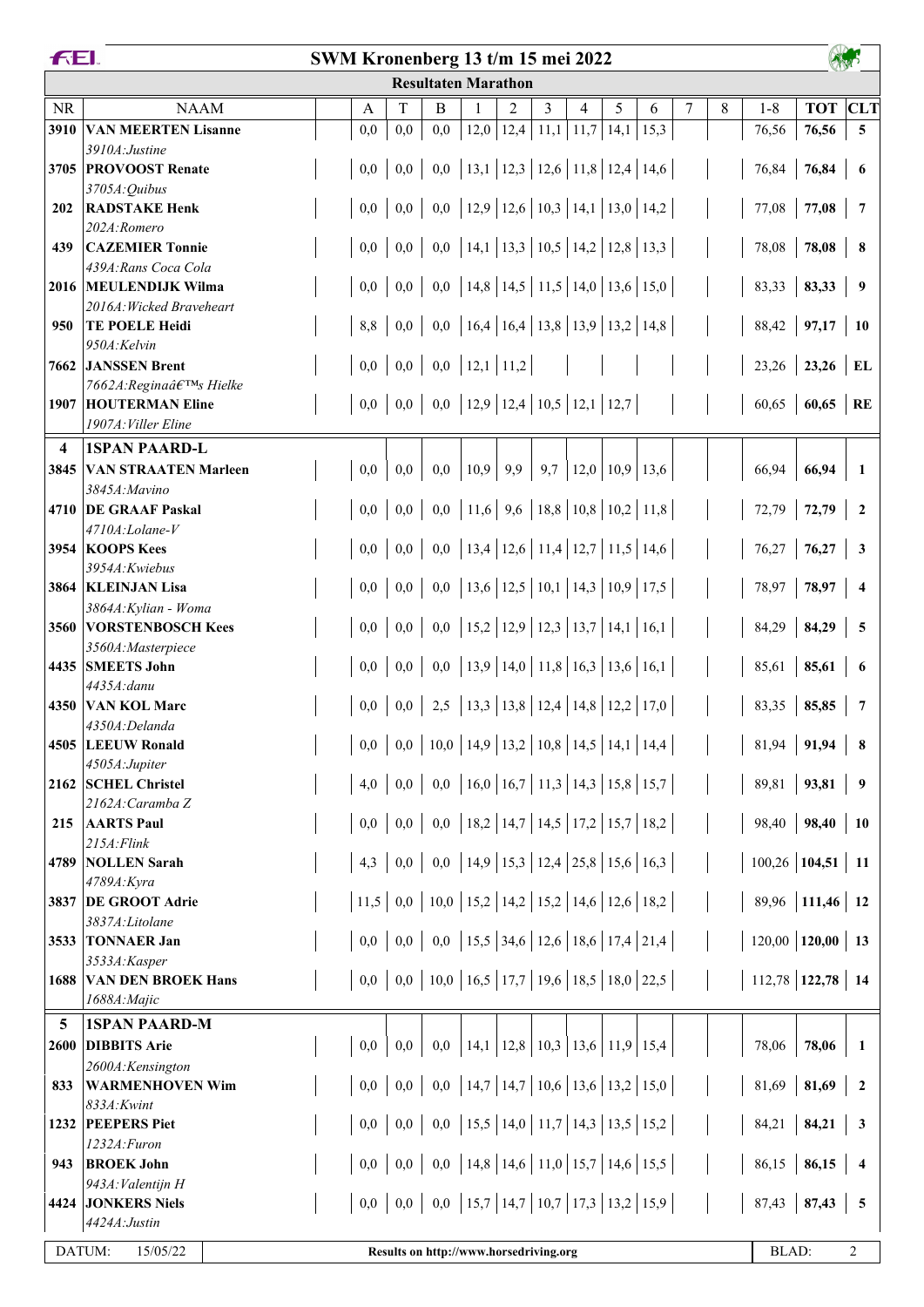|           | <b>FEI.</b><br>SWM Kronenberg 13 t/m 15 mei 2022                                       |         |     |                            |                                                                                                                                                                                                                                                                                                                                                               |   |   |                                            |   |      |   |   |                        |                |                         |
|-----------|----------------------------------------------------------------------------------------|---------|-----|----------------------------|---------------------------------------------------------------------------------------------------------------------------------------------------------------------------------------------------------------------------------------------------------------------------------------------------------------------------------------------------------------|---|---|--------------------------------------------|---|------|---|---|------------------------|----------------|-------------------------|
|           |                                                                                        |         |     | <b>Resultaten Marathon</b> |                                                                                                                                                                                                                                                                                                                                                               |   |   |                                            |   |      |   |   |                        |                |                         |
| <b>NR</b> | <b>NAAM</b>                                                                            | A       | T   | B                          |                                                                                                                                                                                                                                                                                                                                                               | 2 | 3 | 4                                          | 5 | 6    | 7 | 8 | $1 - 8$                | <b>TOT</b> CLT |                         |
| 1211      | <b>GERAETS - MOORS Shirley</b>                                                         | 0,0     | 0,0 | 0,0                        |                                                                                                                                                                                                                                                                                                                                                               |   |   | $16,2$   $16,6$   $11,1$   $15,7$   $13,9$ |   | 15,3 |   |   | 88,71                  | 88,71          | 6                       |
|           | $1211A$ : Harco-v                                                                      |         |     |                            |                                                                                                                                                                                                                                                                                                                                                               |   |   |                                            |   |      |   |   |                        |                |                         |
|           | 3958 LANGEZAAL Melissa                                                                 | 0,0     | 0,0 |                            | 0,0   14,6   14,6   12,9   16,8   16,7   15,5                                                                                                                                                                                                                                                                                                                 |   |   |                                            |   |      |   |   | 90,95                  | 90,95          | $\overline{7}$          |
|           | 3958A:Tabe<br><b>2006 JANNINK Tessa</b>                                                | 0,0     | 0,0 |                            | 0,0   17,5   15,9   11,1   16,9   14,4   17,2                                                                                                                                                                                                                                                                                                                 |   |   |                                            |   |      |   |   | 93,01                  | 93,01          | 8                       |
|           | 2006A:Fenna                                                                            |         |     |                            |                                                                                                                                                                                                                                                                                                                                                               |   |   |                                            |   |      |   |   |                        |                |                         |
| 1931      | <b>VAN DEN BROEK Wilbrord</b>                                                          | 0,0     | 0,0 |                            | 0,0   14,9   16,1   13,0   17,7   15,2   16,9                                                                                                                                                                                                                                                                                                                 |   |   |                                            |   |      |   |   | 93,86                  | 93,86          | 9                       |
|           | 1931A:Love To Dance                                                                    |         |     |                            |                                                                                                                                                                                                                                                                                                                                                               |   |   |                                            |   |      |   |   |                        |                |                         |
|           | 2175 HAEPERS Rudi                                                                      | 0,0     | 0,0 |                            | 0,0   17,0   16,9   11,5   16,3   16,2   17,3                                                                                                                                                                                                                                                                                                                 |   |   |                                            |   |      |   |   | 95,11                  | 95,11          | <b>10</b>               |
|           | 2175A: K'Yvo De Pont Quatre<br>2124 VENEMAN Ingmar                                     | 0,0     | 0,0 |                            | 0,0   16,3   15,2   11,3   17,4   17,5   18,5                                                                                                                                                                                                                                                                                                                 |   |   |                                            |   |      |   |   | 96,37                  | 96,37          | <b>11</b>               |
|           | 2124A: Siglavy Linada                                                                  |         |     |                            |                                                                                                                                                                                                                                                                                                                                                               |   |   |                                            |   |      |   |   |                        |                |                         |
| 1327      | <b>TOMASSEN Ronald</b>                                                                 | 0,0     | 0,0 |                            | 0,0   14,7   19,6   12,0   17,3   16,4   16,7                                                                                                                                                                                                                                                                                                                 |   |   |                                            |   |      |   |   | 96,75                  | 96,75          | <b>12</b>               |
|           | 1327A: Healey                                                                          |         |     |                            |                                                                                                                                                                                                                                                                                                                                                               |   |   |                                            |   |      |   |   |                        |                |                         |
|           | 1811 DE GREEF Appie                                                                    | 0,0     | 0,0 |                            | 0,0   17,3   16,5   12,6   19,9   16,5   15,6                                                                                                                                                                                                                                                                                                                 |   |   |                                            |   |      |   |   | 98,33                  | 98,33          | 13                      |
| 1961      | 1811A: Duc De Brabant<br><b>GOEKOOP Daan</b>                                           | 0,0     | 0,0 |                            | 0,0 20,5 18,6 14,1 17,7 15,4 17,2                                                                                                                                                                                                                                                                                                                             |   |   |                                            |   |      |   |   | $103,47$ 103,47        |                | 14                      |
|           | 1961A: Schadijkerhof Hero                                                              |         |     |                            |                                                                                                                                                                                                                                                                                                                                                               |   |   |                                            |   |      |   |   |                        |                |                         |
|           | 7016 MEULENDIJK Wilma                                                                  | 0,0     | 0,0 |                            | 0,0   17,6   17,1   15,0   24,4   16,1   18,9                                                                                                                                                                                                                                                                                                                 |   |   |                                            |   |      |   |   | $109,15$ 109,15 15     |                |                         |
|           | 7016A:Lion                                                                             |         |     |                            |                                                                                                                                                                                                                                                                                                                                                               |   |   |                                            |   |      |   |   |                        |                |                         |
| 7006      | <b>JANNINK Tessa</b>                                                                   | 0,0     | 0,0 |                            | $0,0$   29,4   25,1                                                                                                                                                                                                                                                                                                                                           |   |   |                                            |   |      |   |   | 54,53                  | 54,53          | EL                      |
|           | 7006A: Iris<br><b>1921 HOLLEBEKKERS Frans</b>                                          | 0,0     | 0,0 |                            | 0,0   18,8   16,7   15,9   16,8   14,6   17,5                                                                                                                                                                                                                                                                                                                 |   |   |                                            |   |      |   |   | $100,36$ 100,36 EL     |                |                         |
|           | 1921A: Katika                                                                          |         |     |                            |                                                                                                                                                                                                                                                                                                                                                               |   |   |                                            |   |      |   |   |                        |                |                         |
| 6         | <b>1SPAN PAARD-Z</b>                                                                   |         |     |                            |                                                                                                                                                                                                                                                                                                                                                               |   |   |                                            |   |      |   |   |                        |                |                         |
| 602       | <b>PROVOOST Christiaan</b>                                                             | 0,0     | 0,0 | 0,0                        | $\vert 13,3 \vert 12,6 \vert 9,7 \vert 12,0 \vert 11,2 \vert 12,5$                                                                                                                                                                                                                                                                                            |   |   |                                            |   |      |   |   | 71,35                  | 71,35          | $\mathbf{1}$            |
|           | $602A: Duran-H$                                                                        |         |     |                            |                                                                                                                                                                                                                                                                                                                                                               |   |   |                                            |   |      |   |   |                        |                |                         |
| 1987      | <b>ZEEGERS</b> Peter                                                                   | 0,0     | 0,0 |                            | 0,0   13,6   13,5   10,5   12,8   11,6   13,0                                                                                                                                                                                                                                                                                                                 |   |   |                                            |   |      |   |   | 75,02                  | 75,02          | $\overline{2}$          |
| 878       | 1987A: Canita<br><b>DE RONDE Piet</b>                                                  | 0,0     | 0,0 |                            | 0,0   14,8   14,7   10,7   15,3   12,3   14,3                                                                                                                                                                                                                                                                                                                 |   |   |                                            |   |      |   |   | 82,13                  | 82,13          | 3                       |
|           | 878A: Giovanelli                                                                       |         |     |                            |                                                                                                                                                                                                                                                                                                                                                               |   |   |                                            |   |      |   |   |                        |                |                         |
|           | 2110 BROEKHUIS Elsbeth                                                                 |         |     |                            |                                                                                                                                                                                                                                                                                                                                                               |   |   |                                            |   |      |   |   | $85,68$   85,68        |                | 4                       |
|           | 2110A: Phiero                                                                          |         |     |                            |                                                                                                                                                                                                                                                                                                                                                               |   |   |                                            |   |      |   |   |                        |                |                         |
| 7         | 2SPAN PONY-L                                                                           |         |     |                            |                                                                                                                                                                                                                                                                                                                                                               |   |   |                                            |   |      |   |   |                        |                |                         |
|           | <b>4306   KUIVENHOVEN Michelle</b>                                                     | 0,0     | 0,0 | $_{0,0}$                   | $\vert 10,8 \vert 10,4 \vert 10,4 \vert 10,2 \vert 10,1 \vert 11,8 \vert 10,1 \vert 11,8 \vert 11,8 \vert 11,8 \vert 11,8 \vert 11,8 \vert 11,8 \vert 11,8 \vert 11,8 \vert 11,8 \vert 11,8 \vert 11,8 \vert 11,8 \vert 11,8 \vert 11,8 \vert 11,8 \vert 11,8 \vert 11,8 \vert 11,8 \vert 11,8 \vert 11,8 \vert 11,8 \vert 11,8 \vert 11,8 \vert 11,8 \vert $ |   |   |                                            |   |      |   |   | 63,76                  | 63,76          | -1                      |
|           | 4306B: Four Winds Avens Mountain - 4306C: Vechtzicht Christy<br>4596 VAN BEELEN Dyonne | 0,0     | 0,0 | 0,0                        | $\vert 10,8 \vert 10,9 \vert 9,8 \vert 9,8 \vert 11,5 \vert 12,2 \vert$                                                                                                                                                                                                                                                                                       |   |   |                                            |   |      |   |   | 65,12                  | 65,12          | $\overline{2}$          |
|           | 4596C: Punthorst Captain Jack - 4596E: The Queen's Gambit                              |         |     |                            |                                                                                                                                                                                                                                                                                                                                                               |   |   |                                            |   |      |   |   |                        |                |                         |
|           | 4224 STELJVERS Eric                                                                    | $0.0\,$ | 0,0 |                            | 0,0   15,4   14,2   38,9   14,9   12,9   19,3                                                                                                                                                                                                                                                                                                                 |   |   |                                            |   |      |   |   | 115,49   <b>115,49</b> |                | $\overline{\mathbf{3}}$ |
|           | 4224A: Tess - 4224B: Bo                                                                |         |     |                            |                                                                                                                                                                                                                                                                                                                                                               |   |   |                                            |   |      |   |   |                        |                |                         |
| 8         | 2SPAN PONY-M                                                                           |         |     |                            |                                                                                                                                                                                                                                                                                                                                                               |   |   |                                            |   |      |   |   |                        |                |                         |
| 4223      | <b>DE HAAS Anouk</b>                                                                   | 0,0     | 0,0 | 0,0                        | 13,6   12,4   11,3   12,7   12,2   14,4                                                                                                                                                                                                                                                                                                                       |   |   |                                            |   |      |   |   | 76,51                  | 76,51          | -1                      |
|           | 4223D:IH's Spots Highspeed<br>3107 VAN DER LINDEN Giel                                 | 0,0     | 0,0 |                            | 0,0   13,2   15,2   11,0   12,7   12,3   14,1                                                                                                                                                                                                                                                                                                                 |   |   |                                            |   |      |   |   | 78,43                  | 78,43          | 2                       |
|           | 3107C:ROOY'S PERCY - 3107B:Coco                                                        |         |     |                            |                                                                                                                                                                                                                                                                                                                                                               |   |   |                                            |   |      |   |   |                        |                |                         |
|           | 3755 VINK Ischa                                                                        | 0,0     | 0,0 |                            | 0,0   14,0   13,0   11,4   12,4   14,4   14,1                                                                                                                                                                                                                                                                                                                 |   |   |                                            |   |      |   |   | 79,21                  | 79,21          | 3                       |
|           | 3755A: Sam - 3755B: Storm                                                              |         |     |                            |                                                                                                                                                                                                                                                                                                                                                               |   |   |                                            |   |      |   |   |                        |                |                         |
| 4207      | <b>TIMMER Rowan</b>                                                                    | 0,0     | 0,0 |                            | 0,0   13,6   12,7   12,3   13,4   12,7   16,4                                                                                                                                                                                                                                                                                                                 |   |   |                                            |   |      |   |   | 81,07                  | 81,07          | 4                       |
|           | 4207A:Sellemshoeve Youri - 4207B:Renee<br><b>3455 VAN ECHTEN Manon</b>                 | 0,0     | 0,0 |                            | 0,0   14,8   15,0   13,7   13,9   13,2   14,4                                                                                                                                                                                                                                                                                                                 |   |   |                                            |   |      |   |   | 85,12                  | 85,12          | 5                       |
|           | 3455D: KAMI - 3455C: Omega Casanova Lights the Sky                                     |         |     |                            |                                                                                                                                                                                                                                                                                                                                                               |   |   |                                            |   |      |   |   |                        |                |                         |
|           | 3186  HOEVENAARS Marcel                                                                | 0,0     | 0,0 |                            | 0,0   18,6   18,7   12,1   16,7   15,1   16,4                                                                                                                                                                                                                                                                                                                 |   |   |                                            |   |      |   |   | 97,50                  | 97,50          | 6                       |
|           | 3186A: JOLY'S NO LIMIT - 3186C: NOBEL                                                  |         |     |                            |                                                                                                                                                                                                                                                                                                                                                               |   |   |                                            |   |      |   |   |                        |                |                         |
| 9         | 2SPAN PONY-Z                                                                           |         |     |                            |                                                                                                                                                                                                                                                                                                                                                               |   |   |                                            |   |      |   |   |                        |                |                         |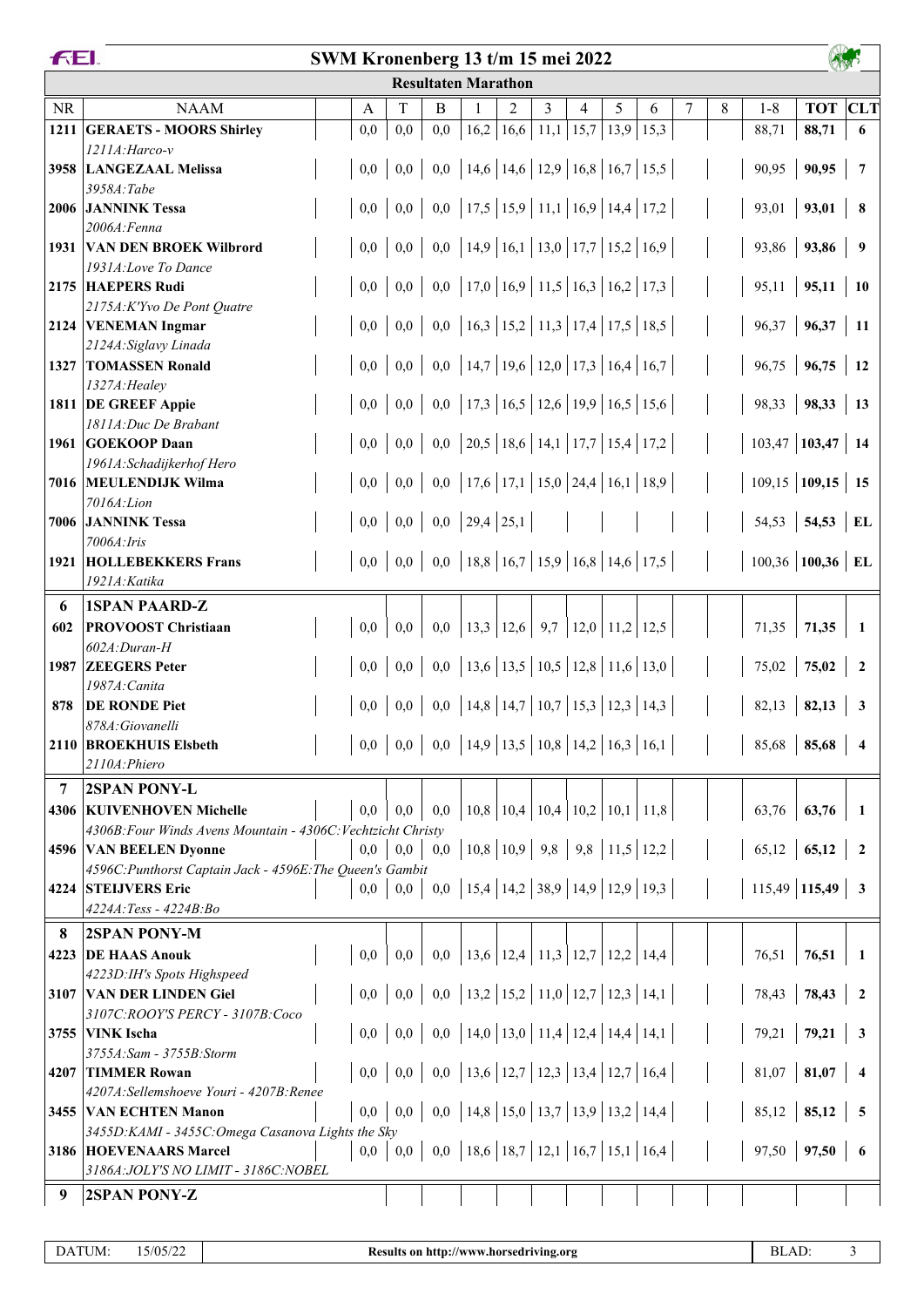|             | <b>FEL</b><br>SWM Kronenberg 13 t/m 15 mei 2022                                                         |              |     |                                                                                          |                                                 |                                           |                             |   |   |      |   |   |                   |                        |                          |
|-------------|---------------------------------------------------------------------------------------------------------|--------------|-----|------------------------------------------------------------------------------------------|-------------------------------------------------|-------------------------------------------|-----------------------------|---|---|------|---|---|-------------------|------------------------|--------------------------|
|             |                                                                                                         |              |     | <b>Resultaten Marathon</b>                                                               |                                                 |                                           |                             |   |   |      |   |   |                   |                        |                          |
| <b>NR</b>   | <b>NAAM</b>                                                                                             | A            | T   | B                                                                                        |                                                 | $\overline{2}$                            | 3                           | 4 | 5 | 6    | 7 | 8 | $1 - 8$           | <b>TOT</b>             | <b>CLT</b>               |
| 1988        | <b>HENDRIKS Cas</b>                                                                                     | 0,0          | 0,0 | 0,0                                                                                      | 12,6                                            |                                           | $12,9$   11,2   12,2   12,1 |   |   | 13,1 |   |   | 74,06             | 74,06                  | $\mathbf{1}$             |
|             | 1988A: Jip - 1988C: Sunstar's Cloud                                                                     |              |     |                                                                                          |                                                 |                                           |                             |   |   |      |   |   |                   |                        |                          |
| 1768        | <b>V.D ENDE Nathalie</b><br>1768A: Mischa - 1768C: Mozart                                               | 0,0          | 0,0 |                                                                                          | 0,0   13,6   12,8   12,1   13,2   12,1   13,1   |                                           |                             |   |   |      |   |   | 76,79             | 76,79                  | $\overline{2}$           |
|             | 3632 VAN OLST Jorn                                                                                      | 0,0          | 0,0 | 0,0                                                                                      | 13,5   12,9   10,6   14,1   12,2   13,8         |                                           |                             |   |   |      |   |   | 76,99             | 76,99                  | $\overline{\mathbf{3}}$  |
|             | 3632A: Boy - 3632B: Marvin                                                                              |              |     |                                                                                          |                                                 |                                           |                             |   |   |      |   |   |                   |                        |                          |
| 511         | <b>NEERINCX Dirk</b>                                                                                    | 0,0          | 0,0 |                                                                                          | 0,0   16,8   17,7   12,0   15,2   13,7   15,5   |                                           |                             |   |   |      |   |   | 90,89             | 90,89                  | $\overline{4}$           |
|             | 511B: Mutsaards Popeye - 511C: Sulaatik's Show-men                                                      |              |     |                                                                                          |                                                 |                                           |                             |   |   |      |   |   |                   |                        |                          |
| 1900        | <b>LIEBREGTS Kees</b><br>1900A: KOLSTEIN'S JAMES - 1900B: COELENHAGE'S PENTERMAN                        | 0,0          | 0,0 | 0,0                                                                                      |                                                 |                                           |                             |   |   |      |   |   | 0,00              | 0,00                   | <b>RE</b>                |
|             | <b>2SPAN PAARD-L</b>                                                                                    |              |     |                                                                                          |                                                 |                                           |                             |   |   |      |   |   |                   |                        |                          |
| A<br>503    | <b>VAN AARLE Koen</b>                                                                                   | 0,0          | 0,0 | 0,0                                                                                      | 14,6 14,7 10,5 15,5 13,5 15,2                   |                                           |                             |   |   |      |   |   | 84,03             | 84,03                  | -1                       |
|             | 503A: Kriesta Ii - 503B: Maximus                                                                        |              |     |                                                                                          |                                                 |                                           |                             |   |   |      |   |   |                   |                        |                          |
|             | 4555 REININK Raymond                                                                                    | 0,0          | 0,0 |                                                                                          | 0,0   13,8   13,9   11,0   14,8   13,8   17,2   |                                           |                             |   |   |      |   |   |                   | $84,51$   <b>84,51</b> | $\overline{\mathbf{c}}$  |
|             | 4555A:Landgraaf - 4555B:fellow                                                                          |              |     |                                                                                          |                                                 |                                           |                             |   |   |      |   |   |                   |                        |                          |
|             | 4770 ROPS Stephan                                                                                       | $0.0\,$      | 0,0 |                                                                                          | 0,0   13,1   13,4   10,8   16,3   16,5   18,5   |                                           |                             |   |   |      |   |   | 88,46             | 88,46                  | $\overline{\mathbf{3}}$  |
| 4595        | 4770A:Szellem - 4770C:Margus<br><b>MELSEN Ferdy</b>                                                     | 0,0          |     | $0,0$   0,0   13,8   15,8   12,9   18,3   14,1   17,7                                    |                                                 |                                           |                             |   |   |      |   |   | 92,53             | 92,53                  | $\overline{4}$           |
|             | 4595A:Lobke - 4595C:Illusionist                                                                         |              |     |                                                                                          |                                                 |                                           |                             |   |   |      |   |   |                   |                        |                          |
| B           | <b>2SPAN PAARD-M</b>                                                                                    |              |     |                                                                                          |                                                 |                                           |                             |   |   |      |   |   |                   |                        |                          |
| 513         | <b>PETERS Hans</b>                                                                                      | 0,0          | 0,0 | 0,0                                                                                      |                                                 | $18,0$   20,1   13,8   17,8   15,5   20,1 |                             |   |   |      |   |   |                   | $105,28$   105,28      | $\blacksquare$           |
|             | 513A: Endo - 513B: Zorro                                                                                |              |     |                                                                                          |                                                 |                                           |                             |   |   |      |   |   |                   |                        |                          |
|             | 1996 DEKKERS Daniël                                                                                     | 16,0         | 0,0 |                                                                                          | 0,0   18,1   16,5   16,0   17,3   15,9   19,1   |                                           |                             |   |   |      |   |   |                   | $102,87$ 118,87        | $\overline{\mathbf{2}}$  |
|             | 1996A: Dyno - 1996B: Zolie                                                                              |              |     |                                                                                          |                                                 |                                           |                             |   |   |      |   |   |                   |                        |                          |
| $\mathbf C$ | <b>2SPAN PAARD-Z</b>                                                                                    |              |     |                                                                                          |                                                 |                                           |                             |   |   |      |   |   |                   |                        |                          |
| 842         | <b>BOOM Ewoud</b>                                                                                       | 0,0          | 0,0 | 0,0                                                                                      |                                                 | 13,5   12,8   10,4   12,1   11,8   13,6   |                             |   |   |      |   |   | 74,15             | 74,15                  | -1                       |
|             | 842A: Ilona van het Rodeland - 842B: Iowa<br>1014 VAN EIJK Stan                                         | 0,0          | 0,0 |                                                                                          | 0,0   13,8   13,8   10,7   13,0   12,9   15,2   |                                           |                             |   |   |      |   |   | 79,27             | 79,27                  | $\overline{2}$           |
|             | 1014A: Doris - 1014D: Zorac                                                                             |              |     |                                                                                          |                                                 |                                           |                             |   |   |      |   |   |                   |                        |                          |
|             | 1689 ZAAYER Annegreet                                                                                   | 0,0          |     | $0,0$   0,0   13,7   15,1   10,5   15,3   13,4   14,1                                    |                                                 |                                           |                             |   |   |      |   |   |                   | 82,00   <b>82,00</b>   | 3                        |
|             | 1689A: Kingston - 1689B: Kerona vs                                                                      |              |     |                                                                                          |                                                 |                                           |                             |   |   |      |   |   |                   |                        |                          |
| 32          | <b>VERMEULEN Carlo</b>                                                                                  |              |     | 2,0   0,0   0,0   14,3   13,2   11,0   15,8   12,4   14,2                                |                                                 |                                           |                             |   |   |      |   |   |                   | $80,97$   82,97        | $\overline{4}$           |
|             | 32B: Ejasper - 32D: Vincent<br>1901 EVERS Erik                                                          | 0,0          |     | $0,0 \mid 0,0 \mid 15,5 \mid 14,9 \mid 11,0 \mid 14,9 \mid 13,8 \mid 15,3 \mid$          |                                                 |                                           |                             |   |   |      |   |   |                   | $85,36$   85,36        | $\overline{\phantom{0}}$ |
|             | 1901A: Datzo - 1901C: Jari                                                                              |              |     |                                                                                          |                                                 |                                           |                             |   |   |      |   |   |                   |                        |                          |
|             | 1358 SOMMERS Pierre                                                                                     |              |     | $0,0 \mid 0,0 \mid 0,0 \mid 16,5 \mid 15,7 \mid 12,6 \mid 16,9 \mid 15,6 \mid 16,7 \mid$ |                                                 |                                           |                             |   |   |      |   |   |                   | $93,93$ 93,93          | $6\phantom{.}6$          |
|             | 1358A: Keep A Secret - 1358B: Liquido Vdb                                                               |              |     |                                                                                          |                                                 |                                           |                             |   |   |      |   |   |                   |                        |                          |
| 40          | <b>HOENS Hans</b>                                                                                       |              |     | $0,0 \mid 0,0 \mid 0,0 \mid 17,5 \mid 17,0 \mid 12,1 \mid 16,9 \mid 16,6 \mid 21,3 \mid$ |                                                 |                                           |                             |   |   |      |   |   | $101,43$ 101,43 7 |                        |                          |
|             | 40A:Zazou - 40B:Bently<br>1794 THIJSSEN Roy                                                             |              |     | $0,0 \mid 0,0 \mid 0,0 \mid 17,5 \mid 18,7 \mid 14,5 \mid 18,8 \mid 38,5 \mid 18,8 \mid$ |                                                 |                                           |                             |   |   |      |   |   |                   | $126,71$   126,71   8  |                          |
|             | 1794A: Campino - 1794B: Abrilon's Flynn                                                                 |              |     |                                                                                          |                                                 |                                           |                             |   |   |      |   |   |                   |                        |                          |
| E           | 4SPAN / TANDEM PONY-M                                                                                   |              |     |                                                                                          |                                                 |                                           |                             |   |   |      |   |   |                   |                        |                          |
|             | 3915   WEYTJENS Nick 4PO                                                                                | $0.0\,$      | 0.0 | 0,0                                                                                      | $  14,1   13,6   10,7   13,6   13,5   14,7$     |                                           |                             |   |   |      |   |   | 80,03             | 80,03                  | -1                       |
|             | 3915A: Zidane - 3915B: NIELS - 3915C: Frits - 3915D: Twix                                               |              |     |                                                                                          |                                                 |                                           |                             |   |   |      |   |   |                   |                        |                          |
|             | 3748 WOUDA Joris 4PO                                                                                    | 0.0          | 0,0 |                                                                                          | $0,0$   16,1   15,1   11,1   16,4   14,7   14,3 |                                           |                             |   |   |      |   |   |                   | $87,65$   87,65        | $\overline{\mathbf{2}}$  |
|             | 3748A:Sjon - 3748B:Sjaak - 3748D:Tom - 3748E:VECHTZICHT'S HUNTER                                        |              |     |                                                                                          |                                                 |                                           |                             |   |   |      |   |   |                   |                        |                          |
|             | 1938 SIEBERS Sjors 4PO<br>1938A: Frits - 1938B: Puk - 1938C: Moos - 1938D: Rador                        | 0.0          | 0,0 |                                                                                          | 0,0 23,0 23,8 18,2 22,6 21,8 19,9               |                                           |                             |   |   |      |   |   | $129,34$ 129,34   |                        | $\overline{\mathbf{3}}$  |
|             | 4581 GAENS Nick TA                                                                                      | 0,0          |     | $0,0$   54,8   14,4   15,9   11,9   16,9   17,8   40,6                                   |                                                 |                                           |                             |   |   |      |   |   |                   | $117,38$ 172,13 4      |                          |
|             | 4581A:fancy - 4581B:Ronaldo                                                                             |              |     |                                                                                          |                                                 |                                           |                             |   |   |      |   |   |                   |                        |                          |
| F           | <b>4SPAN PONY-Z</b>                                                                                     |              |     |                                                                                          |                                                 |                                           |                             |   |   |      |   |   |                   |                        |                          |
| 9003        | <b>VAN DE BOSCH Bert</b>                                                                                | $_{\rm 0,0}$ | 0,0 | 0,0                                                                                      | 14,1 15,1 11,7 13,6 13,9 16,7                   |                                           |                             |   |   |      |   |   | 85,06             | 85,06                  | -1                       |
|             | 9003E: VELVET'S MR MONACO - 9003D:ROESTENEST'S SANTA JE - 9003C:MIDDENDORP'S HUMMER - 9003A:KASTANJEHOF |              |     |                                                                                          |                                                 |                                           |                             |   |   |      |   |   |                   |                        |                          |
|             | <i>JIMMY</i>                                                                                            |              |     |                                                                                          |                                                 |                                           |                             |   |   |      |   |   |                   |                        |                          |